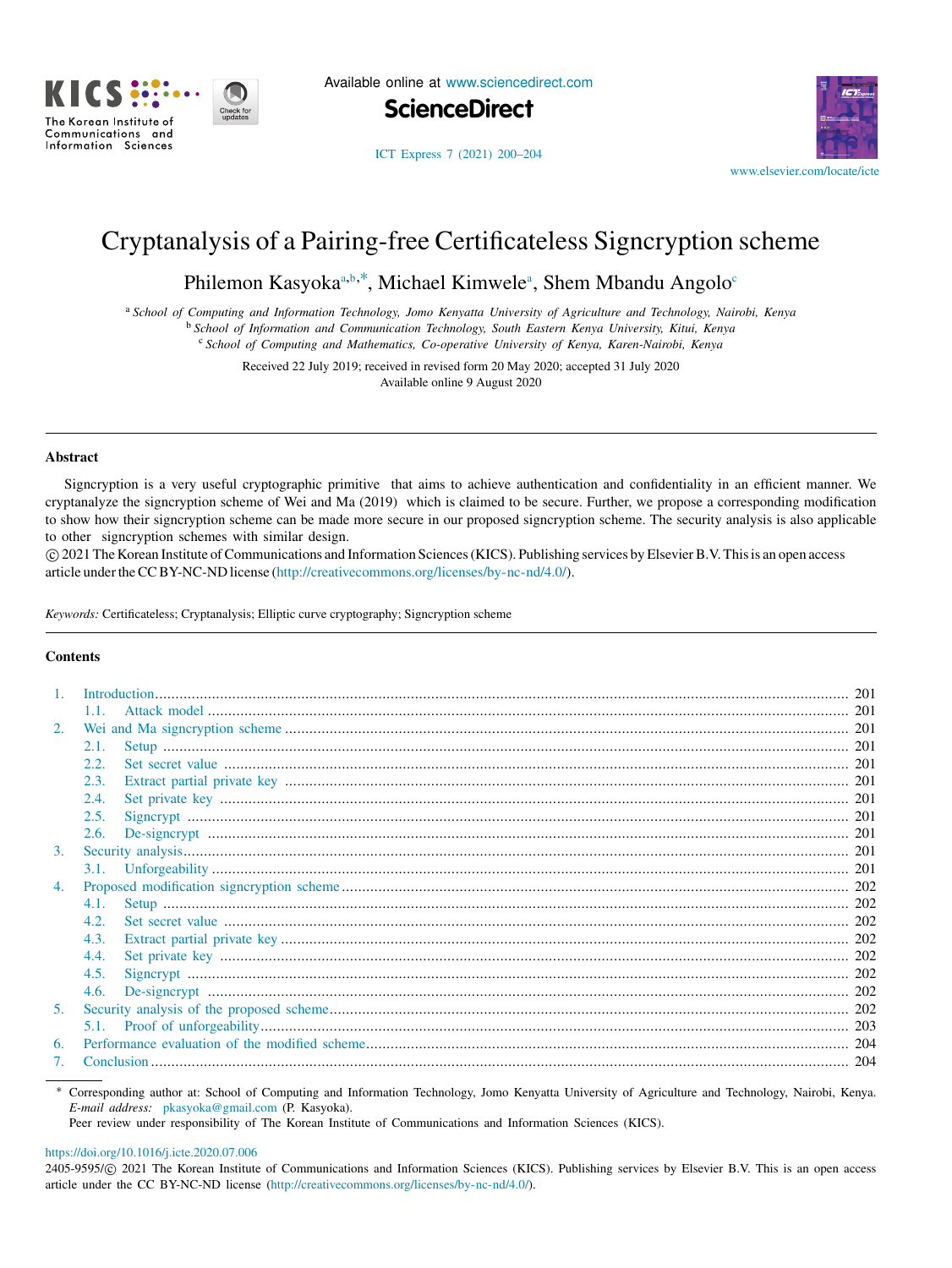#### <span id="page-1-0"></span>1. Introduction

A conventional signcryption provides an efficient way to perform signing and encryption in a single logical process making it more efficient than signing a message then later encrypting the same message. Signcryption can come in different forms, that is, public key infrastructure (PKISC) signcryption, identity-based signcryption (IBSC) or certificateless signcryption (CLSC) [\[1](#page-4-4)]. The PKI makes use of a certificate authority who is in charge of generating a certificate that binds to the user's public key. Certificate Authority also maintains a certificate revocation list that issues expired or revoked certificates. Due to numerous tasks resource demanding tasks performed by the PKI, it makes PKISC, not suitable for use on resource constrained environments. To eliminate the certificates problem, IBSC notion was proposed [[2](#page-4-5)[,3](#page-4-6)]. The idea is that, the user's public key can be derived from arbitrary strings such as a telephone number or email address and the private keys are generated by a trusted third party called private key generator (PKG). The PKG makes use of a master secret key that is related to the system parameters. [\[4](#page-4-7)] noted that, the IBSC suffers from the weakness of key escrow problem where the PKG knows all the users' private keys. To overcome this weakness, the notion of CLSC scheme was proposed by [[5\]](#page-4-8). In the CLSC, the user's full private key is composed of two parts: one comes from the third trust party referred to as key generation center (KGC) and another part of the key is generated by the user.

#### <span id="page-1-1"></span>*1.1. Attack model*

The scheme by [\[6](#page-4-9)] follows a model described in [[7\]](#page-4-10). We look at security from the perspective of two types of adversaries. One the Type-I adversary without possession of KGC's secret key but can replace user's public keys and is usually denoted as *A<sup>I</sup>* . The other adversary is Type II adversary, the adversary represents an insider adversary who is a malicious KGC that has access to the master secret key and is usually denoted as  $A_{II}$  under unforgeability [[4\]](#page-4-7). In this paper, we review a certificateless hybrid signcryption scheme proposed by [[6\]](#page-4-9) and show how the scheme is existentially forgeable against both Type-I and Type-II adversaries.

## <span id="page-1-2"></span>2. Wei and Ma signcryption scheme

The Wei and Ma [\[6](#page-4-9)] (hereafter called WM) signcryption scheme is comped of six probabilistic polynomial-time algorithms: setup, set secret value, extract partial private key, set private key, signcrypt, and de-signcrypt

#### <span id="page-1-3"></span>*2.1. Setup*

The algorithm takes parameter  $\lambda$  as input and returns system parameters *params* and master key *msk*. The algorithm is run by the KGC. The setup is performed as follows:

Choose  $\lambda$  -bit prime p and return tuple  $\{p, F_p, G_p, P\}$ , where  $G_p$  is an additive cyclic group consisting point on elliptic curve over  $F_p$  and P as the generator of  $G_p$ . Choose master key  $x \in Z_p^*$  and set master public key as  $P_{pub} = xP$ , then choose cryptographic hash functions:  $H_0 \{0, 1\}^* X G_p \rightarrow Z_p^*$ ,  $H_1: G_p X G_p \rightarrow \{0, 1\}^n, H_2: G_p X \{0, 1\}^* X \{0, 1\}^* X G_p \rightarrow$  $Z_p^*$  and  $H_3$ :  $G_p X \{0, 1\}^* X \{0, 1\}^* X G_p \rightarrow Z_p^*$ . KGC will publish system  $params = \{F_p, G_p, P, P_{pub}, H_0, H_1, H_2, H_3\}$ 

#### <span id="page-1-4"></span>*2.2. Set secret value*

The algorithm is run by *user<sub>i</sub>* with identity  $ID_i$ , *user<sub>i</sub>* randomly selects value  $x_{IDi} \in Z_p^*$  and computes public key  $P_{IDi} = x_{IDi} P$ .

## <span id="page-1-5"></span>*2.3. Extract partial private key*

KGC computes  $d_{IDi} = x H_0 (ID_i, P_{IDi}) \mod p$  as the partial private key and forwards  $d_{IDi}$  to user through a secure channel. When user receives  $d_{IDi}$ , user<sub>*i*</sub> can verify  $d_{IDi}$  by checking if  $d_{IDi} P = x H_0 (ID_i, P_{IDi}) P_{pub}$  holds.

#### <span id="page-1-6"></span>*2.4. Set private key*

The full private key is set as  $sk_{ID} = (d_{IDi}, x_{IDi})$ .

## <span id="page-1-7"></span>*2.5. Signcrypt*

A *user*<sub>*i*</sub> with identity  $ID_s$  and  $\tau$  as timestamp, will execute the algorithm as follows:

Choose a random  $l_{ID} \in Z_P^*$ ;  $S_{ID} = l_{ID} P$ ;  $H = H_2 (S_{IDs},$  $\tau$ , *ID<sub>r</sub>*, *P<sub>IDs</sub>*);  $H' = H_3(S_{ID}, \tau, ID_r, P_{IDr})$ ;  $W_{IDs} = d_{IDi} +$  $l_{IDs} \cdot H + x_{IDs} \cdot H'mod \ p; T_{IDS} = l_{IDs} \cdot H_0 (ID_r, P_{IDr}) \ P_{pub}; K$  $= H_1(T_{IDS}, l_{IDs} \cdot P_{IDr})$  and outputs  $\varphi I D_s = (s_{IDs}, W_{IDs})$ and *K*

#### <span id="page-1-8"></span>*2.6. De-signcrypt*

Given  $\varphi I D_s$ , *K*, signer identity  $ID_s$  and public key  $P_{IDs}$ . The decryption process proceeds as follows:  $H = H_2(S_{IDs},$  $\tau$ ,  $ID_r$ ,  $P_{IDs}$ ),  $H' = H_3(S_{IDs}, \tau, ID_r, P_{IDr})$ 

If  $W_{IDs}P = H_0 (ID_s, P_{IDs}) P_{pub} + H \cdot S_{IDs} + H' P_{IDs}$ then the signature is valid, the receiver recover  $ID<sub>r</sub>$  is used to compute  $T_{IDS} = d_{IDr} \cdot S_{IDs}$ 

## <span id="page-1-9"></span>3. Security analysis

## <span id="page-1-10"></span>*3.1. Unforgeability*

WM [[6\]](#page-4-9) have claimed their scheme is existentially unforgeable against both Type-I and Type-II attacks with proof similar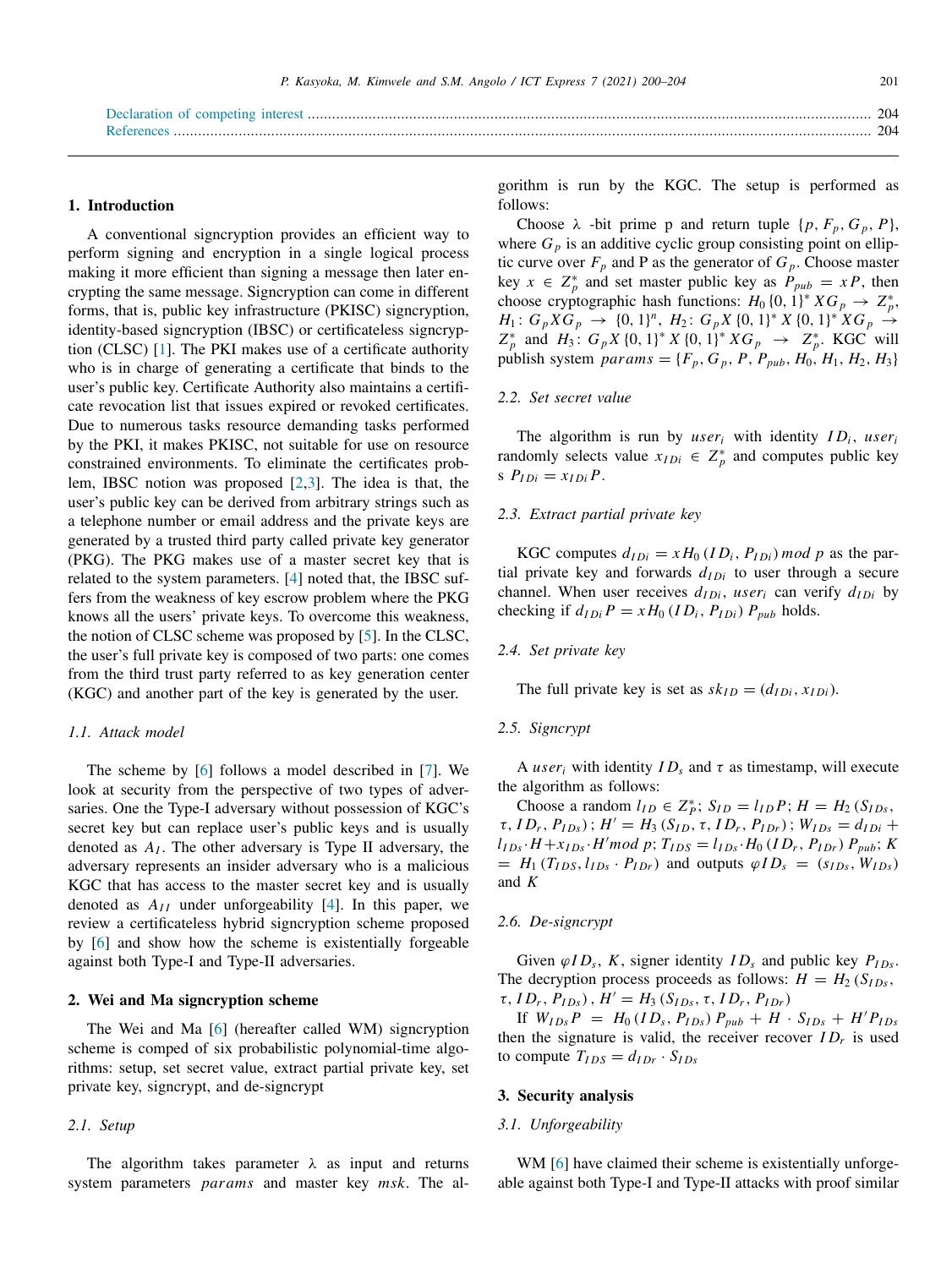to Bartino [\[7](#page-4-10)]. We show that their scheme is insecure against both Type-I and Type-II attacks. In EUF-CMA-I and EUF-CMA-II games,  $A_I$  and  $A_{II}$  forgers have access to full private key of the receiver,  $A_I$  is not allowed to query partial private key of the sender and  $A_{II}$  is not allowed to replace public key or extract the user private key.

Type-I attack: The adversary interacts with challenger *C* in the training phase similar to WM  $[6]$  $[6]$ .  $A<sub>I</sub>$  cannot query the private key for sender. However, *A<sup>I</sup>* has access to receiver's full private key. Adversary  $A_I$  makes signcryption queries with *ID<sub>s</sub>*, *ID<sub>r</sub>* and arbitrary value  $\tau$ . *C* responds to  $A_I$  with  $\varphi_{IDS}$  =  $(S_{ID}, W_{IDs})$  and symmetric key  $K^* = H_1(T_{IDS}, x_{IDr} \cdot S_{ID})$ . Adversary obtains a forged  $\varphi_{ID_s}^* = (S_{ID}, W_{IDs})$  during the training phase for the same arbitrary value  $\tau$  by performing the following steps.  $A_I$  selects  $x_A^*, d_A^* \in_R Z_P^*$  and replaces sender public key  $P_{ID_s}$  with  $P_{ID_A}^* = x_A^* P$ . The adversary will proceed to compute the master public key computed as  $P_{pub}^* = H_0^{-1}(d_A^* P)$  such that  $d_A^* P = H_0(ID_s, P_{ID_A}^*)$ holds.  $A_I$  selects  $\iint_{ID} \epsilon_R Z_P^*$  and proceeds by computing  $S_{ID} = l_{ID}P; H = H_2(S_{ID}, \tau, ID_s, P_{ID_A}^*)$ ;  $H' = H_3(S_{ID},$  $\tau$ , *ID<sub>r</sub>*, *P*<sub>*IDr</sub>*);  $W_{IDs} = d_A^* + l_{ID} \cdot H + x_A^* \cdot H' mod p;$ </sub>  $T_{IDS} = d_{IDr} \cdot S_{ID}$ . Finally, it will output signature  $\varphi_{ID_s}^* =$  $(S_{ID}, W_{IDs})$  and symmetric key  $K^* = H_1(T_{IDS}, l_{IDs} \cdot P_{IDr}).$ The signature will pass verification because  $W_{IDs}P = H_0$ <br>(*ID P*<sup>\*</sup> )  $P^* + H \cdot S_{ID} + H' \cdot P^*$  will hold It is  $ID_s$ ,  $P_{ID_A}^*$   $\Big\}$   $P_{pub}^*$  + *H* ·  $S_{ID}$  + *H'* ·  $P_{ID_A}^*$  will hold. It is also noted that WM [[6\]](#page-4-9) scheme has a security flaw that can allow an adversary to access to KGC's master secret key *x* by computing  $x' = d_{IDi} H_0 (ID_i, P_{IDi})^{-1}$ . This makes it possible to compute partial private key for a given user as  $d_i^* = x'H_0 (ID_i, P_{IDi}) \mod p$ . The partial private key can be verified by checking if equation  $d_i^* P = H_0 (ID_i, P_{IDi}) P_{pub}$ holds.

Type-II attack: The adversary interacts with challenger *C* in the training phase similar to WM  $[6]$  $[6]$ .  $A_{II}$  cannot query private key for sender. However,  $A_{II}$  has access to receiver's full private key. Adversary  $A_{II}$  makes signcryption queries with  $ID_s$ ,  $ID_r$  and arbitrary value  $\tau$ . *C* responds to  $A_{II}$ with  $\varphi_{IDs}^* = (S_{ID}, W_{IDs})$  and symmetric key  $K^*$ . Now  $A_{II}$ has forged signature  $\varphi_{IDs}^{*}$  for arbitrary value  $\tau$  obtained as follows. $A_{II}$  computes a new key  $K^* = H_1(T_{IDS}, x_{IDr} \cdot S_{ID})$ where  $T_{IDS} = d_{IDr} \cdot S_{ID}$ . Therefore,  $\varphi_{IDs}^* = (S_{ID}, W_{IDs})$ is a valid signature of key  $K^*$  from sender  $ID_s$  and receiver *ID<sub>r</sub>*. Computation of  $H = H_2(S_{ID}, \tau, ID_s, P_{IDs})$  will yield the same value for signature  $\varphi_{IDs}^*$  or  $\varphi_{IDs}$ . The validity check  $W_{IBs}P = H_0 (ID_s, P_{IBs}) P_{pub} + H \cdot S_{ID} + H' \cdot P_{IDs}$  will hold.

## <span id="page-2-0"></span>4. Proposed modification signcryption scheme

In this section we are proposing a secure and efficient scheme which is a modification of the signcryption scheme by WM  $[6]$  $[6]$ .

## <span id="page-2-1"></span>*4.1. Setup*

Our setup is similar to WM [\[6](#page-4-9)] except for a change in cryp- $\frac{1}{2}$  *k*  $\frac{1}{2}$  *k*  $\frac{1}{2}$  *k*  $\frac{1}{2}$  *k*  $\frac{1}{2}$  *k*  $\frac{1}{2}$  *k*  $\frac{1}{2}$  *k*  $\frac{1}{2}$  *k*  $\frac{1}{2}$  *k*  $\frac{1}{2}$  *k*  $\frac{1}{2}$  *k*  $\frac{1}{2}$  *k*  $\frac{1}{2}$  *k*  $\frac{1}{2}$  *k*  $\frac{1}{2}$  *k*  $\frac{1}{2}$  {0, 1}<sup>n</sup>,  $H_2$ :  $G_p X G_p X$  {0, 1}<sup>\*</sup>  $X$  {0, 1}<sup>\*</sup>  $X G_p \rightarrow Z_p^*$  and  $H_3$ :  $G_p X G_p X$  {0, 1}<sup>\*</sup>  $X$  {0, 1}<sup>\*</sup>  $X G_p \to Z_p^*$ . KGC will publish the system  $params = \{F_p, G_p, P, P_{pub}, H_0, H_1, H_2, H_3\}$ 

#### <span id="page-2-2"></span>*4.2. Set secret value*

The algorithm is run by *user<sub>i</sub>* with identity  $ID_i$ , *user<sub>i</sub>* randomly selects value  $x_{IDi} \in Z_p^*$  and computes public key  $P_{IDi} = x_{IDi} P$ .

## <span id="page-2-3"></span>*4.3. Extract partial private key*

KGC will randomly select value  $r_{IDi} \in Z_p^*$  and set  $R_{IDi} = r_{IDi}P$  then compute partial private key as  $d_{IDi}$  =  $r_{IDi} + x \cdot h_0 \mod p$  where  $h_0$  is  $H_0 (ID_i, R_{IDi}, P_{IDi})$  as the partial private key. KGC computes value  $Q_{IDi} = R_{IDi} +$  $H_0$  (*ID*<sub>*i*</sub>,  $R_{IDi}$ ,  $P_{IDi}$ )  $P_{pub}$  and forwards ( $d_{IDi}$ ,  $Q_{IDi}$ ,  $R_{IDi}$ ) to user through a secure channel. When user receives  $d_{IDi}$ , *user*<sup>*i*</sup> can verify  $d_{IDi}$  by checking if  $d_{IDi}P = R_{IDi} +$  $H_0$  ( $ID_i$ ,  $R_{IDi}$ ,  $P_{IDi}$ )  $P_{pub}$  holds.

#### <span id="page-2-4"></span>*4.4. Set private key*

The full private key is set as  $sk_{ID} = (d_{IDi}, x_{IDi})$ .

#### <span id="page-2-5"></span>*4.5. Signcrypt*

A *user*<sub>*i*</sub> with identity  $ID_s$  and  $\tau$  as timestamp, will execute the algorithm as follows:

Choose a random  $l_{ID} \in Z_P^*$ ;  $S_{ID} = l_{ID} P$ ;  $T_{IDS}$  $l_{IDs}$  ·  $Q_{IDr}$ ;  $H = H_2(S_{ID}, T_{IDS}, \tau, ID_r, P_{IDs})$ ;  $H' = H_3$  $(S_{ID}, T_{IDS}, \tau, ID_r, P_{IDr})$ ;  $W_{IDs} = d_{IDs} + l_{IDs} \cdot H + x_{IDs}$ ;  $H'mod\ p$ ;  $K = H_1(T_{IDS}, S_{ID}, Q_{IDr}, ID_r)$  Output  $\varphi ID_s =$  $(S<sub>IDs</sub>, W<sub>IDs</sub>)$  and  $K$ 

## <span id="page-2-6"></span>*4.6. De-signcrypt*

Given  $\varphi I D_s$ , *K*, signer identity  $ID_s$  and public key  $(Q<sub>IDs</sub>, P<sub>IDs</sub>)$ . The decryption process proceeds as follows:  $T_{IDS} = d_{IDr} \cdot S_{IDS};$   $H = H_2(S_{ID}, T_{IDS}, \tau, ID_r, P_{IDs}),$   $H' =$  $H_3$  (*S*<sub>*ID*</sub>, *T*<sub>*IDS*</sub>, *τ*, *ID<sub>r</sub>*, *P*<sub>*IDr*</sub>) If  $W_{1Ds}P = Q_{1Ds} + H \cdot S_{1Ds} +$  $H' \cdot P_{IDs}$  then the signature is valid, the receiver computes  $K = H_1(d_{IDr} \cdot S_{IDs}, Q_{IDr}, ID_r)$ 

## **Correctness**

The correctness of our scheme is as follows:  $T_{IDr}$  =  $l_{ID}Q_{IDr} = l_{ID}(R_{IDr} + h_0P_{pub})$  while  $T_{IDr}$  can also be computed as  $T_{IDr} = d_{IDr} S_{IDs} = l_{ID} P (r_r + x h_0) = l_{ID}$  $(R_{IDr} + h_0 P_{pub}).$ 

## <span id="page-2-7"></span>5. Security analysis of the proposed scheme

The security of our improved scheme is based on Elliptic Curve Discrete Logarithm (ECDL) problem. We provide a formal security proof that our proposed signcryption scheme is UF-CMA secure against Type-I and Type-II attacker in the random oracle model under ECDL assumption.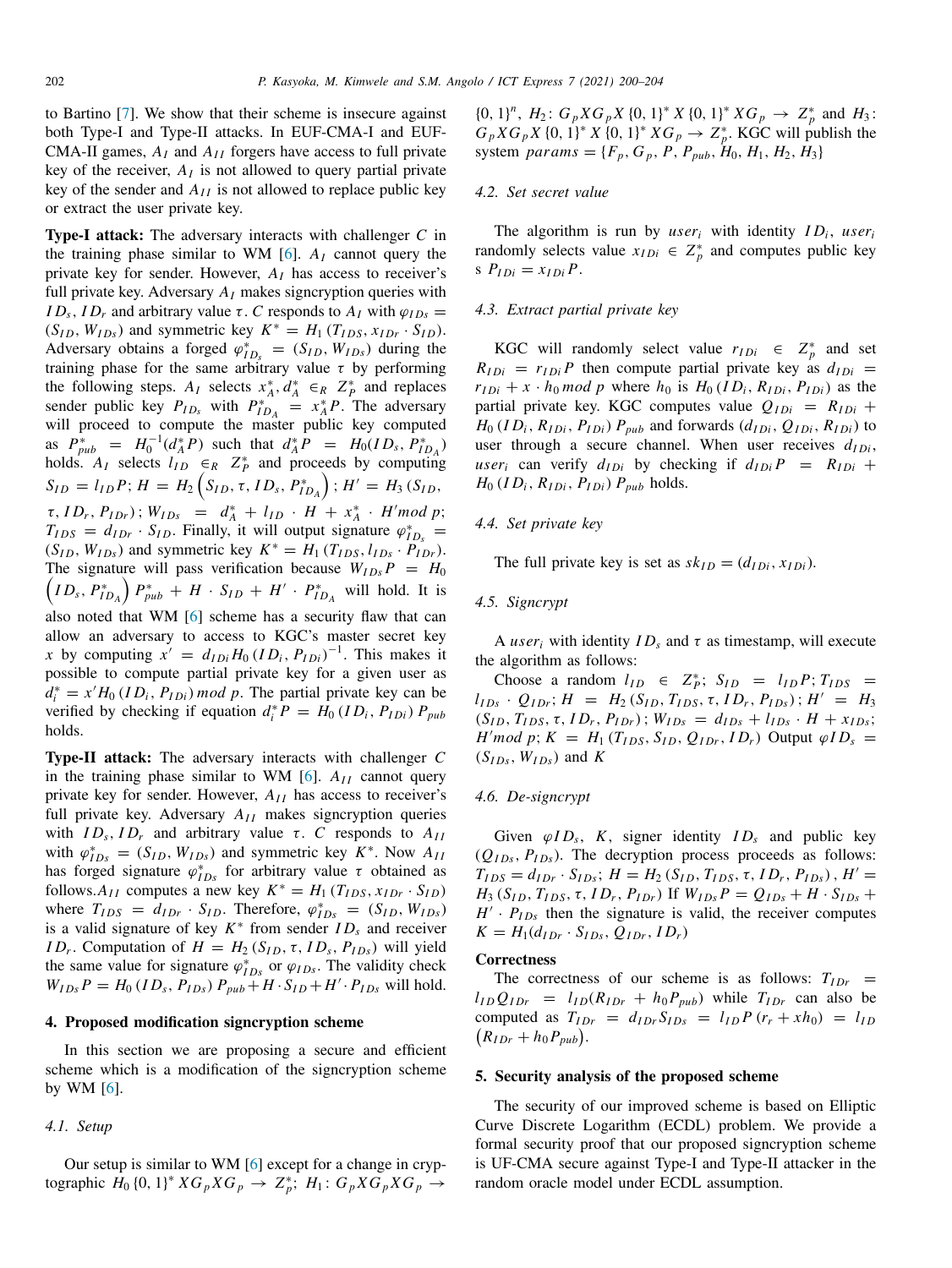#### <span id="page-3-0"></span>*5.1. Proof of unforgeability*

<span id="page-3-4"></span>Theorem 2. *Our scheme is EUF-CMA secure in the random oracle model under ECDLP assumption*

**Proof.** We provide the proof for this theorem in [Lemmas](#page-3-1) [1](#page-3-1) and [2](#page-3-2).

<span id="page-3-1"></span>Lemma 1. *Our scheme is EUF-CMA secure under DLP assumption in random oracle model. If there exists adversary A<sup>I</sup> with a non-negligible advantage* ε *that can compromise authenticity property of our scheme, then there exists algorithm C that can solve the DLP problem with advantage*

$$
Pr[C] \ge \varepsilon \frac{1}{qH_0} \left( 1 - \frac{q_s(qH_2 + qH_3)}{2^k} \right)
$$

*Here,*  $qH_0$ *,*  $qH_2$  *and*  $qH_3$  *are the maximum number of queries to*  $H_0$ ,  $H_2$  *and*  $H_3$  *queries respectively, while*  $q_s$  *and*  $q_u$  *represent signcryption and unsigncrypt queries respectively.*

.

**Initial** After running  $Setup(1^k)$ , the challenger *C* gives the system params to adversary  $A_I$ . Value  $b \in_R Z_q^*$  will be used to simulate the partial private key of the sender, therefore challenger *C* must solve  $P = dP$  for  $(Q_A = dP)$  which is an instance of DL problem. *C* maintains lists  $L_i(i = 0, 1, 2, 3)$ for random oracles  $H_0$ ,  $H_1$ ,  $H_2$  and  $H_3$ . A list  $L_K$  can be used to store private and public keys.

Training phase. In this phase hash queries are similar to theorem 1 in  $[8]$  $[8]$  except for  $H_1$  query where C checks whether tuple  $(T_{IDS}, S_{ID}, Q_{IDr}, ID_r, K)$  exists in  $L_1$ . If it exists, C returns *K* to  $A_I$ . Otherwise, it chooses  $K \in \{0, 1\}^n$  return is to  $A_I$  and adds tuple  $(T_{IDS}, S_{ID}, Q_{IDr}, ID_r, K)$  to list  $L_1$ .

Forgery At the end of training phase, *adversary A<sup>I</sup>* outputs ciphertext  $\sigma^* = (S_{IDs}^*, W_{IDs}^*, K^*)$  with  $ID_s^*$  and  $ID_r^*$  as sender and receiver respectively. If  $ID_s \neq ID^*$  *C* aborts the session. Otherwise, *C* submits an  $H_2$  query on  $(S_{ID}^*$ ,  $T = d_r S_{IDs}^*$ ,  $ID_r^*$ ,  $P_r^*$ ) and  $H_3$  query on  $(S_{ID}^*, R_s, H^*, ID_r^*)$ to obtain another  $H^*$  and  $H'^*$  respectively.  $A_I$  will fail if any of the hash values  $H^*$  and  $H'^*$  or both are already defined in the corresponding list. The validity of ciphertext  $\varphi ID_s^*$  will determine if the adversary *A<sup>I</sup>* wins the game or not.

Adversary  $A_I$  will win the game if Eq. [\(1\)](#page-3-3) holds

$$
wP = Q_{ID} + H^*S_{ID} + H'^*P_{IDs}
$$
 (1)

Using forking lemma [\[9](#page-4-12)] we can obtain another equation

$$
wP = Q_{ID} + HS_{ID} + H'P_{IDs}
$$
 (2)

And subtract it from Eq.  $(1)$  $(1)$  to obtain

$$
\frac{w^* - wP}{H^* - H + H'^* - H'} = (b + l_i + x_s) P
$$
 (3)

We can now recover value *b* as follows

$$
b = \frac{w^* - w}{H^* - H + H'^* - H'} - (l_i + x_s)
$$

The value *b* is a solution to our DL problem, this means *C* can use adversary  $A_I$  as a subroutine to obtain *b* from  $Q_A = bP$ . It is possible for  $C$  to obtain  $x<sub>s</sub>$  from public key query and can therefore solve  $l_i$ .

Analysis The analysis is focused in the likelihood of the following independent events:

*E*<sup>1</sup> : Adversary *A<sup>I</sup>* does not choose to be challenged on *I D*<sup>∗</sup> *E*<sup>2</sup> : Adversary *A<sup>I</sup>* did ask private key query on *I D*<sup>∗</sup>

*E*<sup>3</sup> : Adversary *A<sup>I</sup>* did replace public key and issued a partial private key query on *I D*<sup>∗</sup>

*E*<sup>4</sup> : Challenger *C* aborts in unsigncrypt query due to rejection of a valid ciphertext.

The probability that Challenger *C* does not abort during this game is

$$
Pr[-E_1 \wedge \neg E_4] = \frac{1}{qH_0} \left( 1 - \frac{q_s(qH_2 + qH_3)}{2^k} \right).
$$

Therefore,

$$
Pr[C] \ge \varepsilon \frac{1}{qH_0} \left( 1 - \frac{q_s(qH_2 + qH_3)}{2^k} \right).
$$

<span id="page-3-2"></span>Lemma 2. *Our scheme is EUF-CMA secure under ECDL assumption in random oracle model. If there exists adversary AI I with a non-negligible advantage* ε *that can compromise authenticity property of our scheme, then there exists algorithm C that can solve the ECDL problem with advantage*

$$
Pr[C] \ge \varepsilon \frac{1}{qH_0} \left( 1 - \frac{q_s(qH_2 + qH_3)}{2^k} \right).
$$

*Here,*  $qH_0$ *,*  $qH_2$  *and*  $qH_3$  *are the maximum number of queries to H*0, *H*<sup>2</sup> *and H*<sup>3</sup> *queries respectively, while q<sup>s</sup> and q<sup>u</sup> represent signcryption and unsigncrypt queries respectively.*

Challenger *C* will use adversary  $A_{II}$  to solve  $(P, bP)$ which is an instance of ECDL problem. Our adversary has access to master secret key. *C* provides system params to our adversary including  $P_{pub} = aP$  and  $P_i = \lambda P$  where value  $\lambda$ is unknown to *C*. Value *a* is the master secret key.

Training phase. This phase is similar to [Theorem](#page-3-4) [2](#page-3-4) [Lemma](#page-3-1) [1](#page-3-1).

<span id="page-3-3"></span>Forgery At the end of training phase, adversary  $A_{II}$  outputs ciphertext  $\sigma^* = (S_{IDs}^*, W_{IDs}^*, K^*)$  on with  $ID_s^*$  and  $ID_r^*$  not generated by Signcrypt query. If  $ID_A \neq ID^*$ , challenger *C* aborts the session. Otherwise,  $C$  submits  $H_2$  query on tuple  $(S_{ID}^*, T = d_r S_{ID_s}^*, ID_r^*, P_r^*)$  to recover value *H* and *H*<sub>3</sub> query on  $(S_{ID}^*, R_s, H^*, ID_r^*)$  to obtain another *H'*. Adversary  $A_{II}$ will fail if both  $H$  and  $H'$  values already exist in the respective list.

Analysis The analysis is focused in the likelihood of the following independent events:

*E*<sub>1</sub> : Adversary *A*<sub>*II*</sub> does not choose to be challenged on *ID*<sup>∗</sup>

*E*<sup>2</sup> : Adversary *AI I* did ask private key query on *I D*<sup>∗</sup>

 $E_3$ : Adversary  $A_{II}$  aborts during the unsigncryption query as a result of a rejected valid ciphertext during the simulation.

The rest of the analysis is similar to that of the analysis section of [Lemma](#page-3-1) [1](#page-3-1).